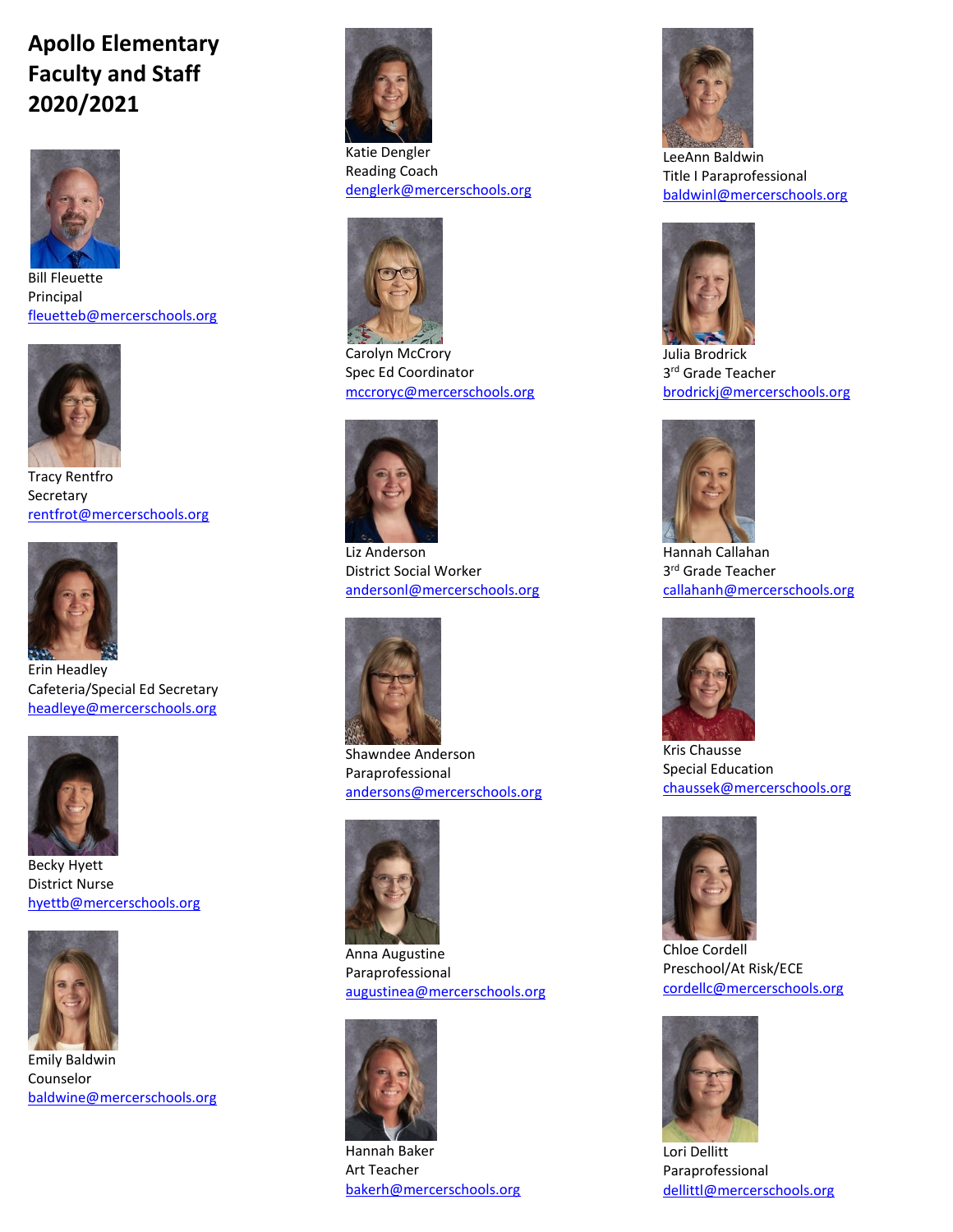

Amy Duncan 4<sup>th</sup> Grade Teacher [duncanamy@mercerschools.org](mailto:duncanamy@mercerschools.org)



Charlotte Hartman 4<sup>th</sup> Grade Teacher [hartmanc@mercerschools.org](mailto:hartmanc@mercerschools.org)



Hoa Harvey Custodian [hoah@mercerschools.org](mailto:hoah@mercerschools.org)



Amber Hessman 4<sup>th</sup> Grade Teacher [hessmana@mercerschools.org](mailto:hessmana@mercerschools.org)



Rita Hofer Paraprofessional [hoferr@mercerschools.org](mailto:hoferr@mercerschools.org)



Alison Lafever 1st Grade Teacher [lafevera@mercerschools.org](mailto:lafevera@mercerschools.org)



Kelsey LaFever 1st Grade Teacher [lafeverk@mercerschools.org](mailto:lafeverk@mercerschools.org)



Andrea Long Tech Worker [longa@mercerschools.org](mailto:longa@mercerschools.org)



Geff Long District Computer Systems Operator [long@mercerschools.org](mailto:long@mercerschools.org)



Melissa Maloney Title I Teacher [maloneym@mercerschools.org](mailto:maloneym@mercerschools.org)



Liz MacDonald-Gray Kindergarten Teacher [grayl@mercerschools.org](mailto:grayl@mercerschools.org)



Melinda Mazzocco Cook [mazzoccome@mercerschools.org](mailto:mazzoccome@mercerschools.org)



Linda McAuley Paraprofessional [mcauleyl@mercerschools.org](mailto:mcauleyl@mercerschools.org)



Paula McGraw 2<sup>nd</sup> Grade Teacher [mcgrawp@mercerschools.org](mailto:mcgrawp@mercerschools.org)



Barb McNichols Custodian [mcnicholsb@mercerschools.org](mailto:mcnicholsb@mercerschools.org)



Heidi Mills Paraprofessional [millsh@mercerschools.org](mailto:millsh@mercerschools.org)



Dale Mitchell Custodian [mitchelld@mercerschools.org](mailto:mitchelld@mercerschools.org)



Melody Mitchell Cook [mitchellme@mercerschools.org](mailto:mitchellme@mercerschools.org)